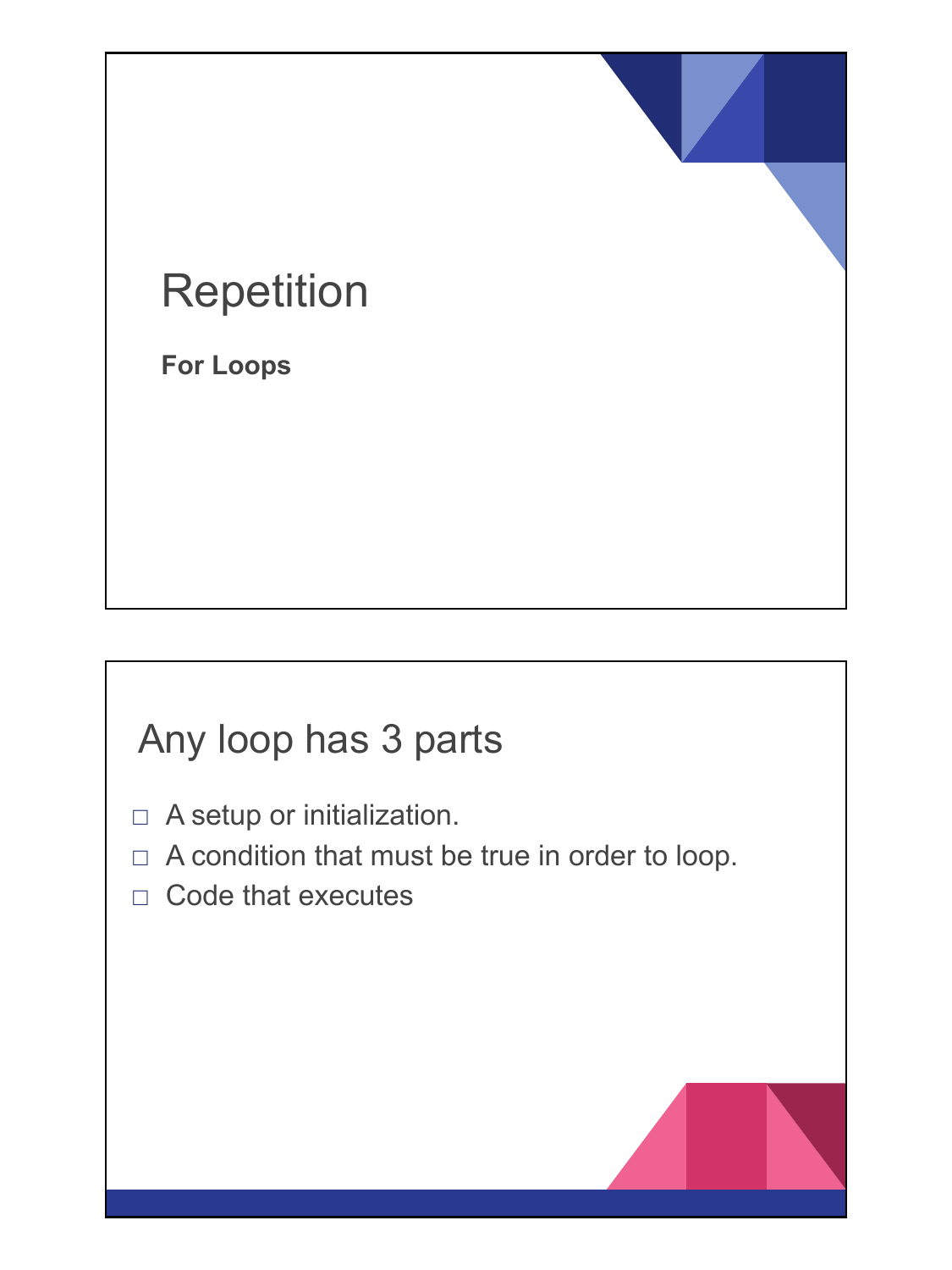

```
Syntax
\Box for (i=0 ; i<100 ; i++) {
          printf("%i ", i);
    }
\Box The parts of a FOR are separated by semi-colon;
\Box First, i = 0 initializes integer i to 0
\Box Second i < 100 the loop will continue as long as i < 100
\Box Third i++, increase i by one each time
```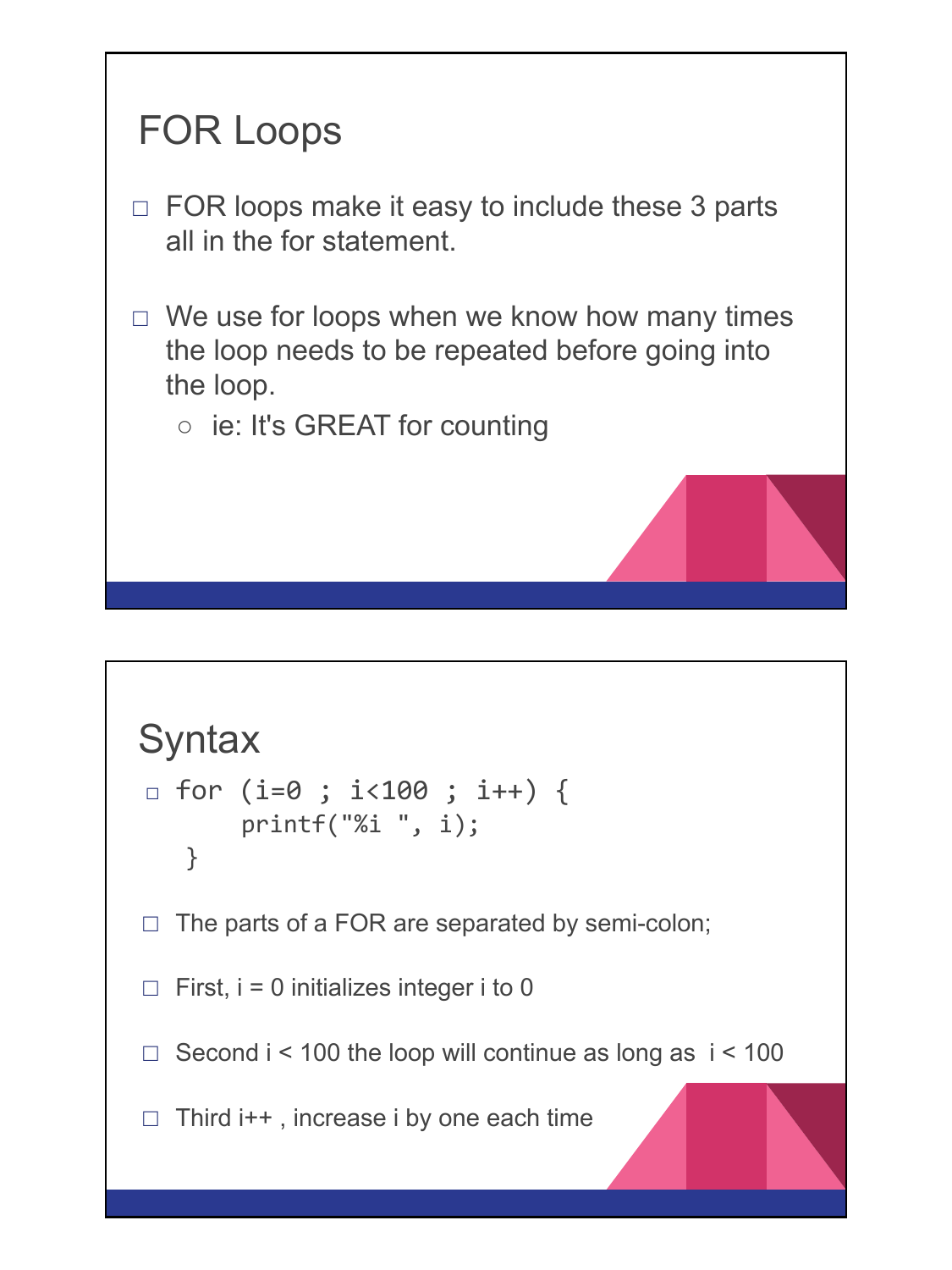

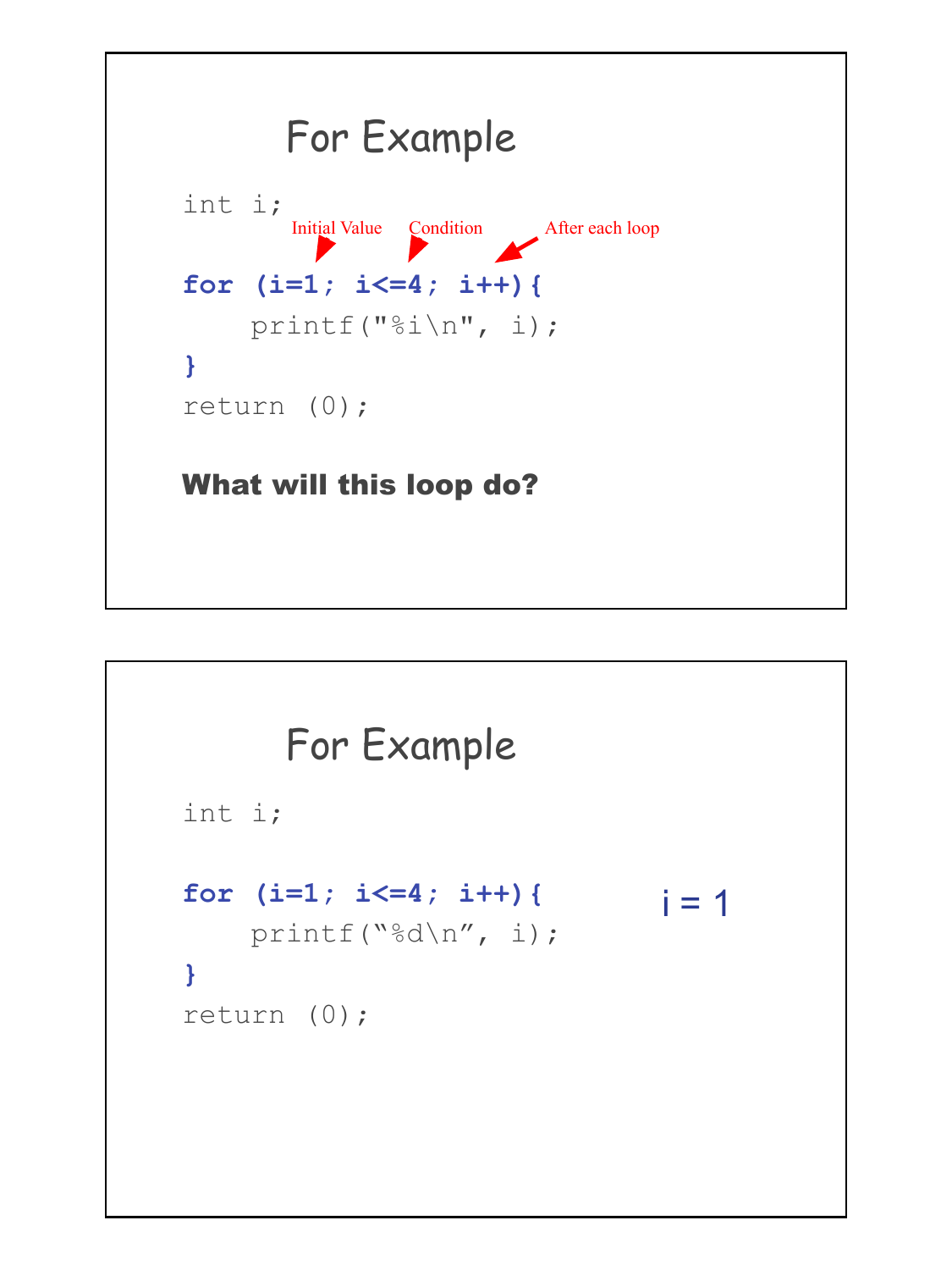

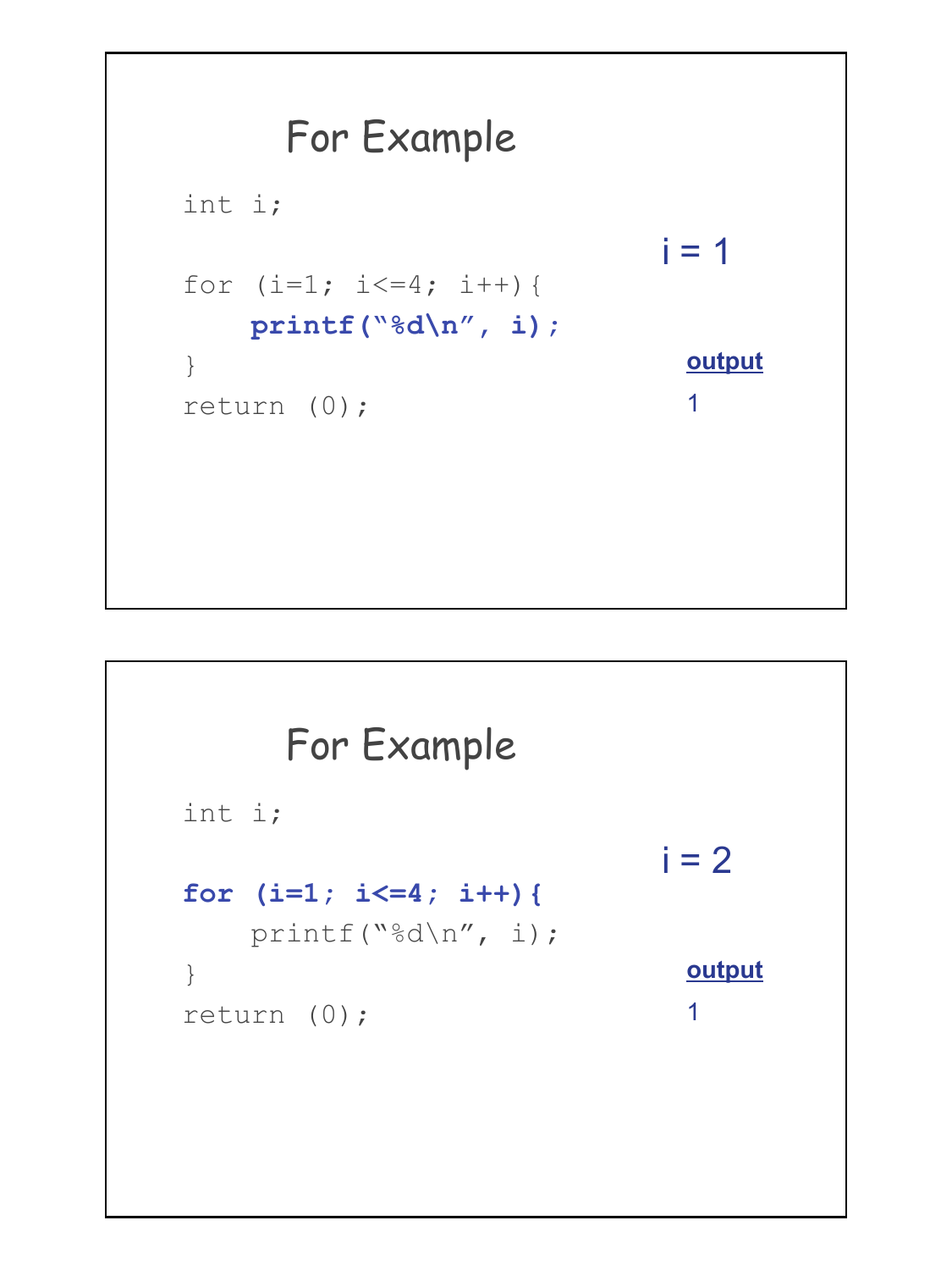

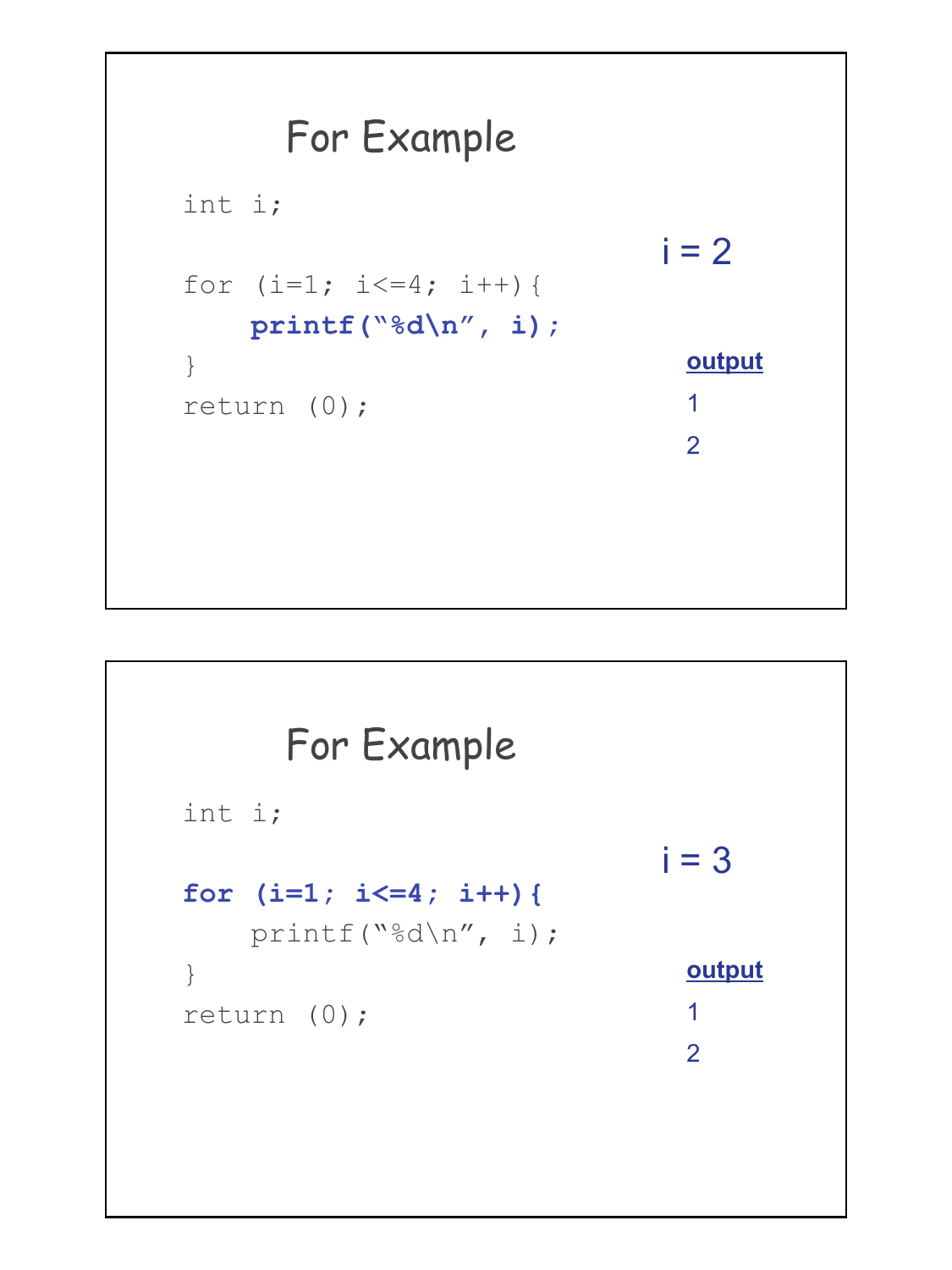

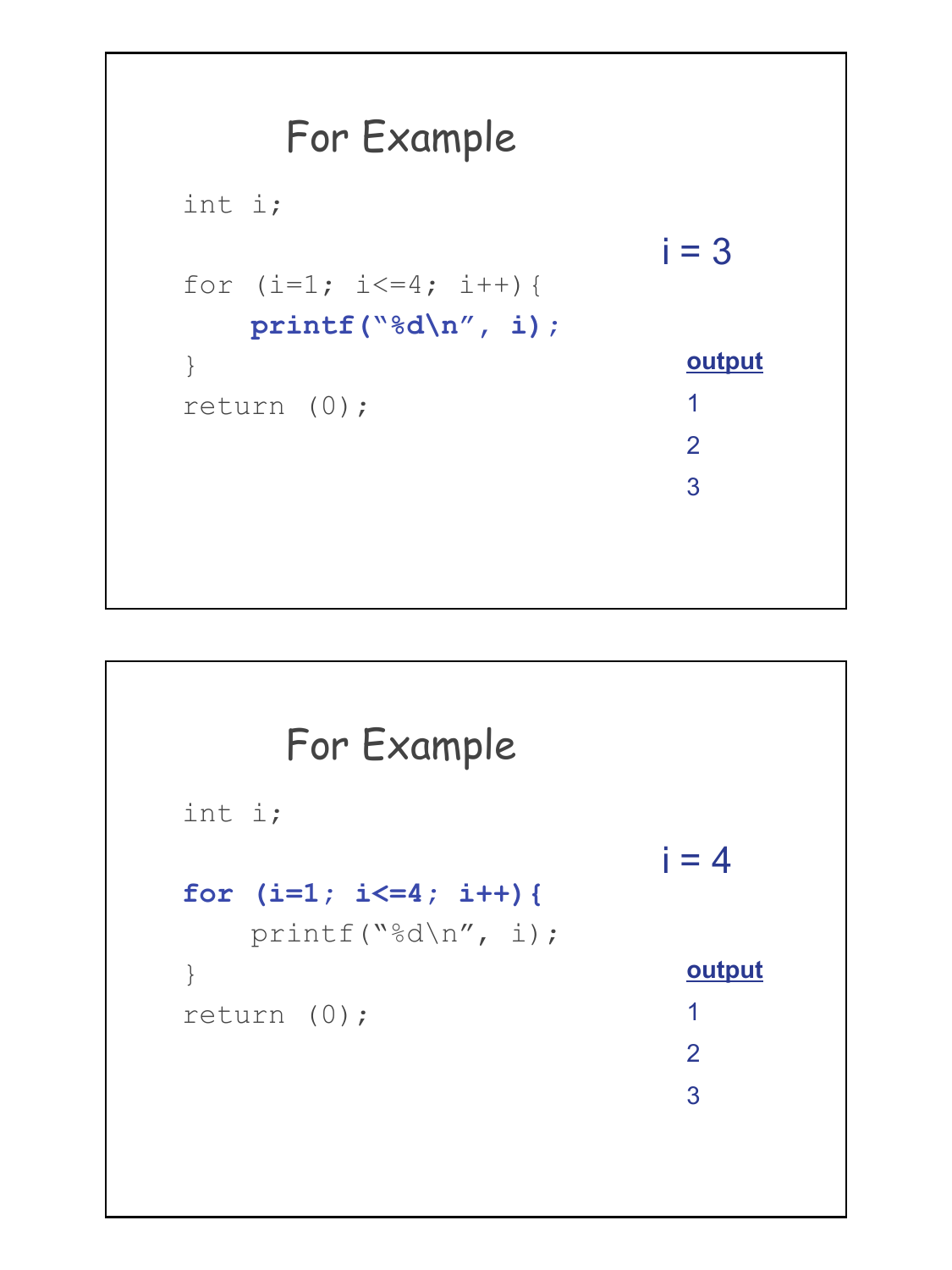

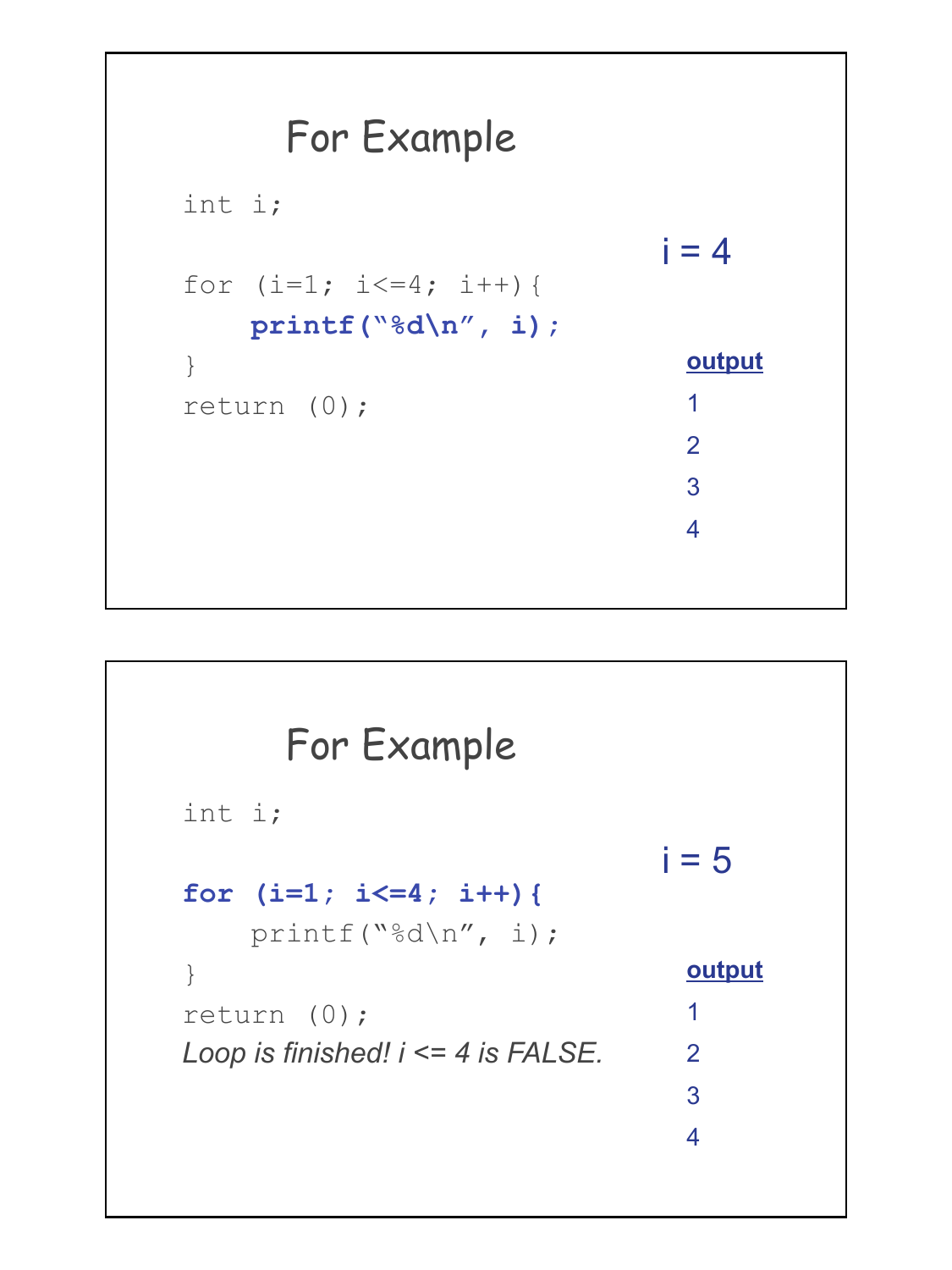

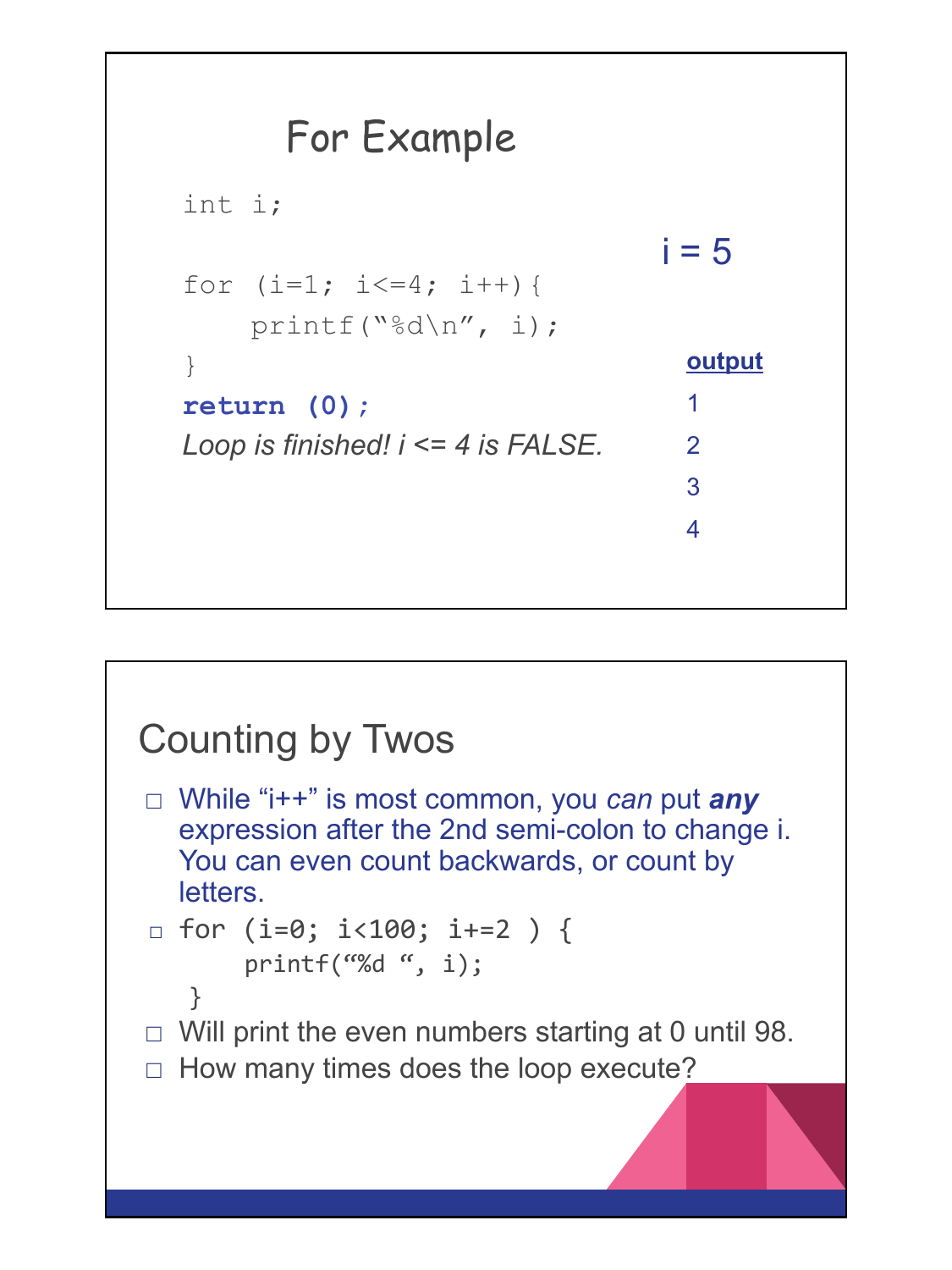## Meaningful Variable Names

While we usually want explicit variable names. FOR loops there is a convention of using variables  $i, j$  and  $k$ , or  $x, y$ , and  $z$ 

The code is easier to read than:

**for(counter=1;counter<10;counter++)**

#### Run-time decisions

□ While we need to know how many times to loop this can be determined during the running of the program.

```
□ Example:
  scanf("%d", &iMax);
  scanf("%d", &iMin);
  scanf("%d", &iStep);
  for (i=iMin; i<=iMax; i+=iStep)
       ...
```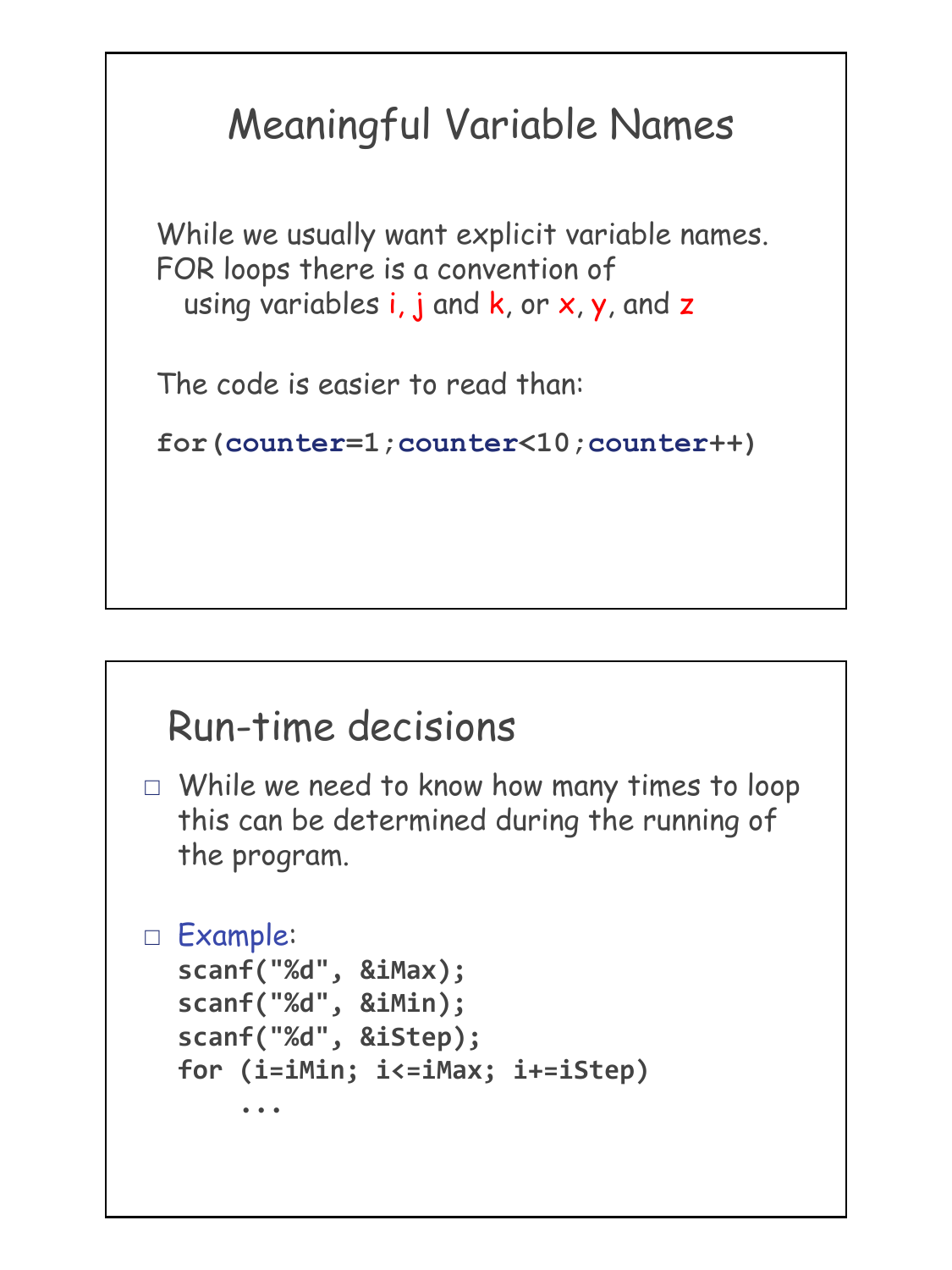

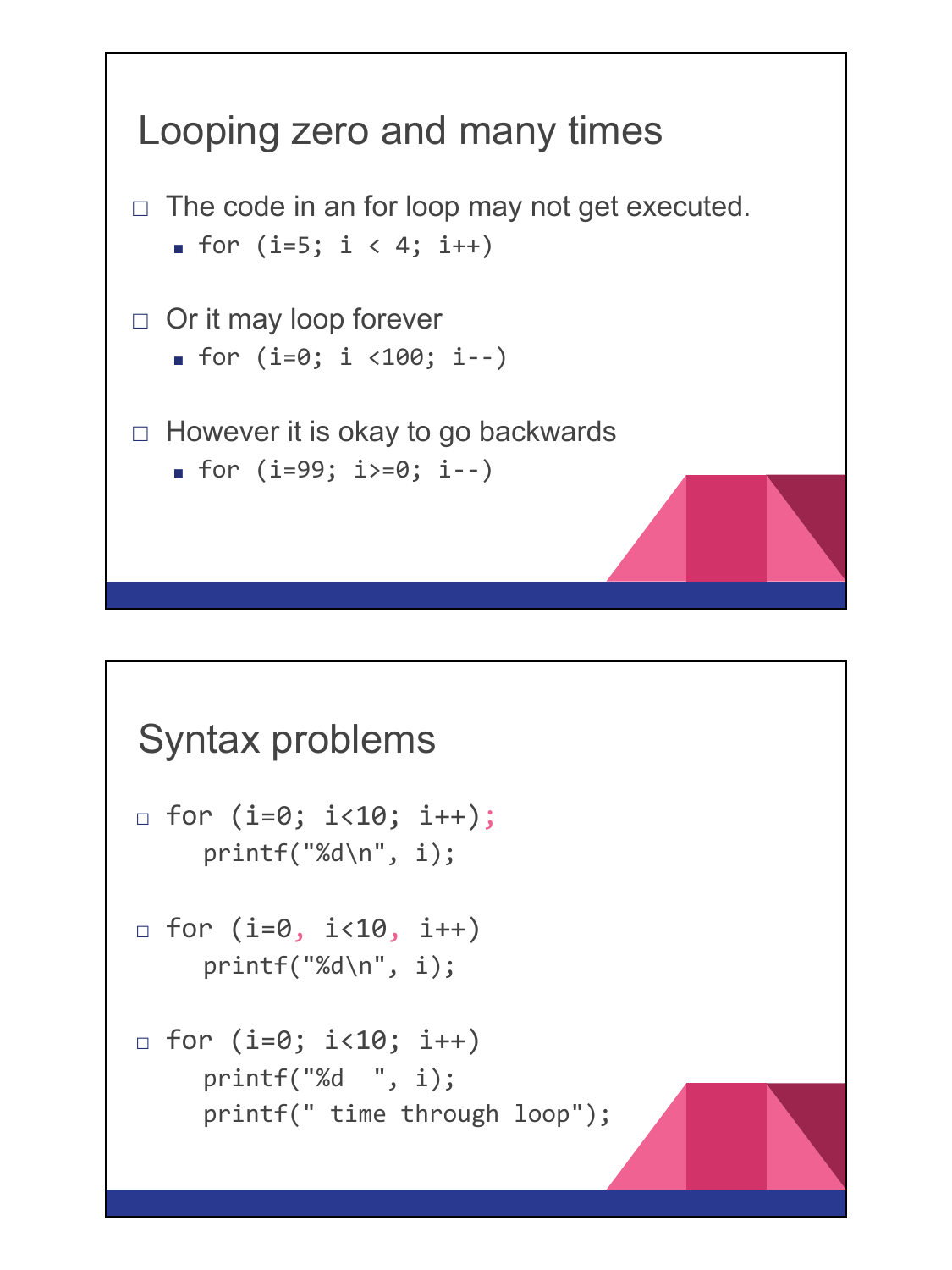## More on the FOR.

- $\Box$  It is poor style to modify the integer we use to control the for loop within the loop.
- $\Box$  We can "break" out of the loop by using the break statement.
- $\Box$  We can force a loop to immediately "continue" to force a skip and jump to the next iteration of the loop.

## Nested fors

```
\Box It is common to nest for loops.
\Box // print a grid
         int x; char y;
         for (x=1; x<10; x++) {
            for ( y='A'; y<-I'; y++) {
                  printf("%d%c ", x, y);
     }
             printf("\n");
         } 
   // yes you can count by letters.
```